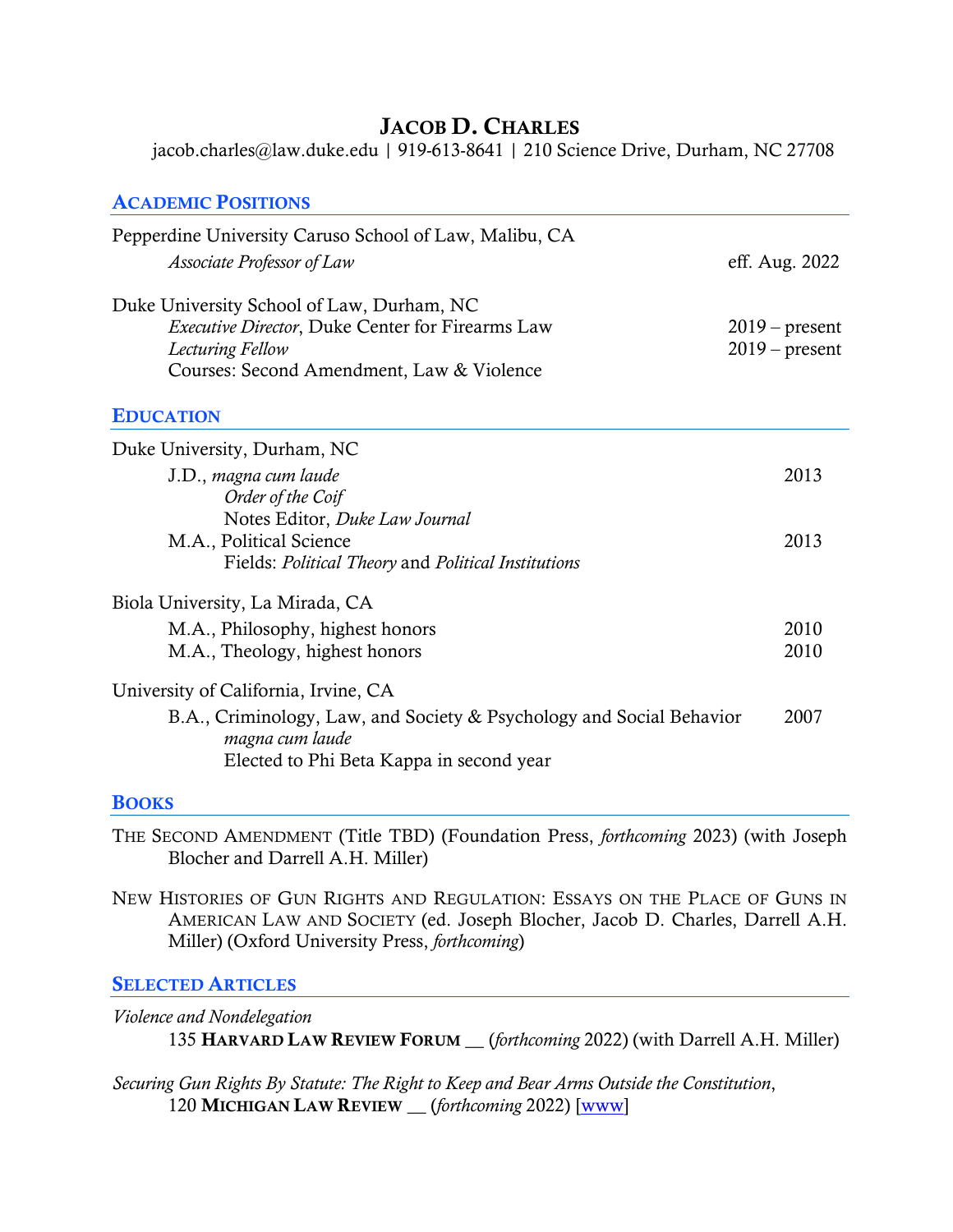*The Trajectory of Federal Gun Crimes*,

170 UNIVERSITY OF PENNSYLVANIA LAW REVIEW \_\_ (*forthcoming* 2022) (with Brandon Garrett) [\[www\]](https://papers.ssrn.com/sol3/papers.cfm?abstract_id=3685910)

## *Second Amendment Animus*,

## 116 NORTHWESTERN UNIVERSITY LAW REVIEW 1 (2021) (symposium essay) [\[www\]](https://papers.ssrn.com/sol3/papers.cfm?abstract_id=3914237)

• Response by William D. Araiza, *Second Amendment Animus: This Far and No Further?* 116 NORTHWESTERN UNIVERSITY LAW REVIEW \_\_ (*forthcoming*) [\[www\]](https://papers.ssrn.com/sol3/papers.cfm?abstract_id=3947156)

## *Pointing Guns*,

99 TEXAS LAW REVIEW 1173 (2021) (with Joseph Blocher, Samuel Buell, & Darrell A.H. Miller) [\[www\]](https://papers.ssrn.com/sol3/papers.cfm?abstract_id=3740700)

• Response by Kimberly Kessler Ferzan, *Taking Aim at Pointing Guns? Start with Citizen's Arrest, Not Stand Your Ground: A Reply to Joseph Blocher, Samuel W. Buell, Jacob D. Charles, and Darrell A.H. Miller,* Pointing Guns, *99 TEXAS L. REV.1173 (2021)*, 100 TEXAS LAW REVIEW ONLINE 1 (2021) [\[www\]](https://texaslawreview.org/wp-content/uploads/2021/09/Ferzan.Publication.pdf)

*Constructing a Constitutional Right: Borrowing and Second Amendment Design Choices*, 99 NORTH CAROLINA LAW REVIEW 333 (2021) [\[www\]](https://papers.ssrn.com/sol3/papers.cfm?abstract_id=3539883)

*Firearms, Extreme Risk, and Legal Design: "Red Flag" Laws and Due Process*, 106 VIRGINIA LAW REVIEW 1285 (2020) (with Joseph Blocher) [\[www\]](https://papers.ssrn.com/sol3/papers.cfm?abstract_id=3534630)

- *Defeasible Second Amendment Rights: Conceptualizing Gun Laws That Dispossess Prohibited Persons*, 83 LAW & CONTEMPORARY PROBLEMS 53 (2020) (symposium essay) [\[www\]](https://papers.ssrn.com/sol3/papers.cfm?abstract_id=3657657)
- *The Debt Limit and the Constitution: How the Fourteenth Amendment Forbids Fiscal Obstructionism*, 62 DUKE LAW JOURNAL 1227 (2013) (note) [\[www\]](https://papers.ssrn.com/sol3/papers.cfm?abstract_id=2018706)

## OTHER ACADEMIC WRITING

Genesa Cefali & Jacob D. Charles, *An Overview of Gun Registration Laws in U.S. History*, in NEW HISTORIES OF GUN RIGHTS AND REGULATION: ESSAYS ON THE PLACE OF GUNS IN AMERICAN LAW AND SOCIETY (ed. Joseph Blocher, Jacob D. Charles, Darrell A.H. Miller) (Oxford University Press, *forthcoming*)

*Firearms Law and Scholarship Go Public*,

19 ANNUAL REVIEW OF LAW AND SOCIAL SCIENCE \_\_ (*forthcoming*) (with Joseph Blocher and Darrell A.H. Miller) (invited)

## *The Promise (and Peril) of Libertarian Solutions to Gun Violence*,

40 CRIMINAL JUSTICE ETHICS \_\_ (*forthcoming*), reviewing IAN AYRES & FREDRICK E. VARS, WEAPON OF CHOICE: FIGHTING GUN VIOLENCE WHILE RESPECTING GUN RIGHTS (2020) (invited)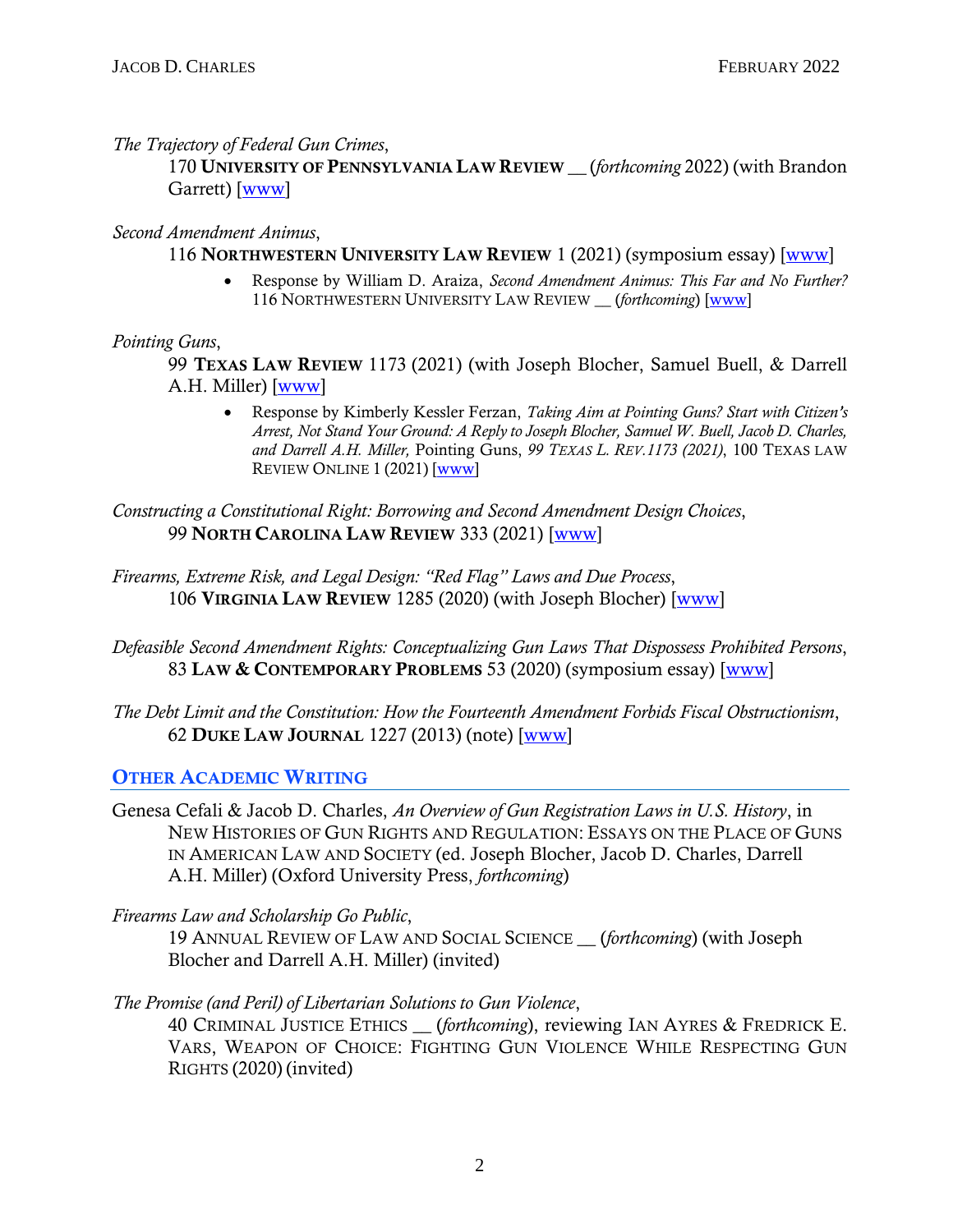*A Double Filter Provision for Expanded Red Flag Laws: A Proposal for Balancing Rights and Risks in Preventing Gun Violence*,

48 JOURNAL OF LAW, MEDICINE & ETHICS 126 (2021) (with Gabriel Delaney) (invited) [\[www\]](https://journals.sagepub.com/doi/full/10.1177/1073110520979412#articleCitationDownloadContainer)

- *COVID Lays Bare the Need for Attending to Second Amendment Theory*, NORTHWESTERN UNIVERSITY LAW REVIEW OF NOTE (May 28, 2020) [\[www\]](https://blog.northwesternlaw.review/?p=1441)
- *The Geography of a Constitutional Right: Gun Rights Outside the Home*, 83 LAW & CONTEMPORARY PROBLEMS i (2020) (with Joseph Blocher & Darrell A.H. Miller) [\[www\]](https://scholarship.law.duke.edu/lcp/vol83/iss3/1/)
- *The "Charleston Loophole" and the Second Amendment*, JURIST ACADEMIC COMMENTARY (Mar. 21, 2019) [\[www\]](https://www.jurist.org/commentary/2019/03/jacob-d-charles-charleston-loophole/)
- SECOND THOUGHTS BLOG, <https://firearmslaw.duke.edu/secondthoughts/> Editor and Regular Contributor

# POPULAR WRITING

Op-ed, *[Are Gun Rights Safe After S.B. 8?](https://thehill.com/opinion/judiciary/585700-are-gun-rights-safe-after-sb8?rl=1)*, THE HILL (Dec. 15, 2021)

Op-ed, *[Newsom's Riff on the Texas Abortion Law Is Less Radical Than It Sounds](https://www.latimes.com/opinion/story/2021-12-13/newsoms-gun-ban-idea-is-less-radical-than-texas-abortion-law-sb8)*, THE LOS ANGELES TIMES (Dec. 13, 2021)

Analysis, *[Supreme Court Justices Sounded Suspicious of New York's Gun Law. Here's What Might](https://www.washingtonpost.com/politics/2021/11/05/supreme-court-justices-sounded-suspicious-new-yorks-gun-law-heres-what-might-come-next/)  [Come Next.](https://www.washingtonpost.com/politics/2021/11/05/supreme-court-justices-sounded-suspicious-new-yorks-gun-law-heres-what-might-come-next/)*, WASHINGTON POST MONKEY CAGE BLOG (Nov. 5, 2021)

## WORKS IN PROGRESS

*Guns, Violence, and Criminal Justice Reform*

*The New Outlawry* (with Darrell A.H. Miller)

## LEGAL EXPERIENCE

- McGuireWoods LLP, Raleigh, NC *Associate*, Appeals and Issues Practice Group & Products Liability Practice Group,  $2017 - 2019$
- Hon. Allyson K. Duncan, U.S. Court of Appeals for the Fourth Circuit, Raleigh, NC *Law Clerk*, 2016 – 2017

Hon. Colleen McMahon, U.S. District Court for the Southern District of New York, New York, NY

*Law Clerk*, 2015

O'Melveny & Myers LLP, Washington, DC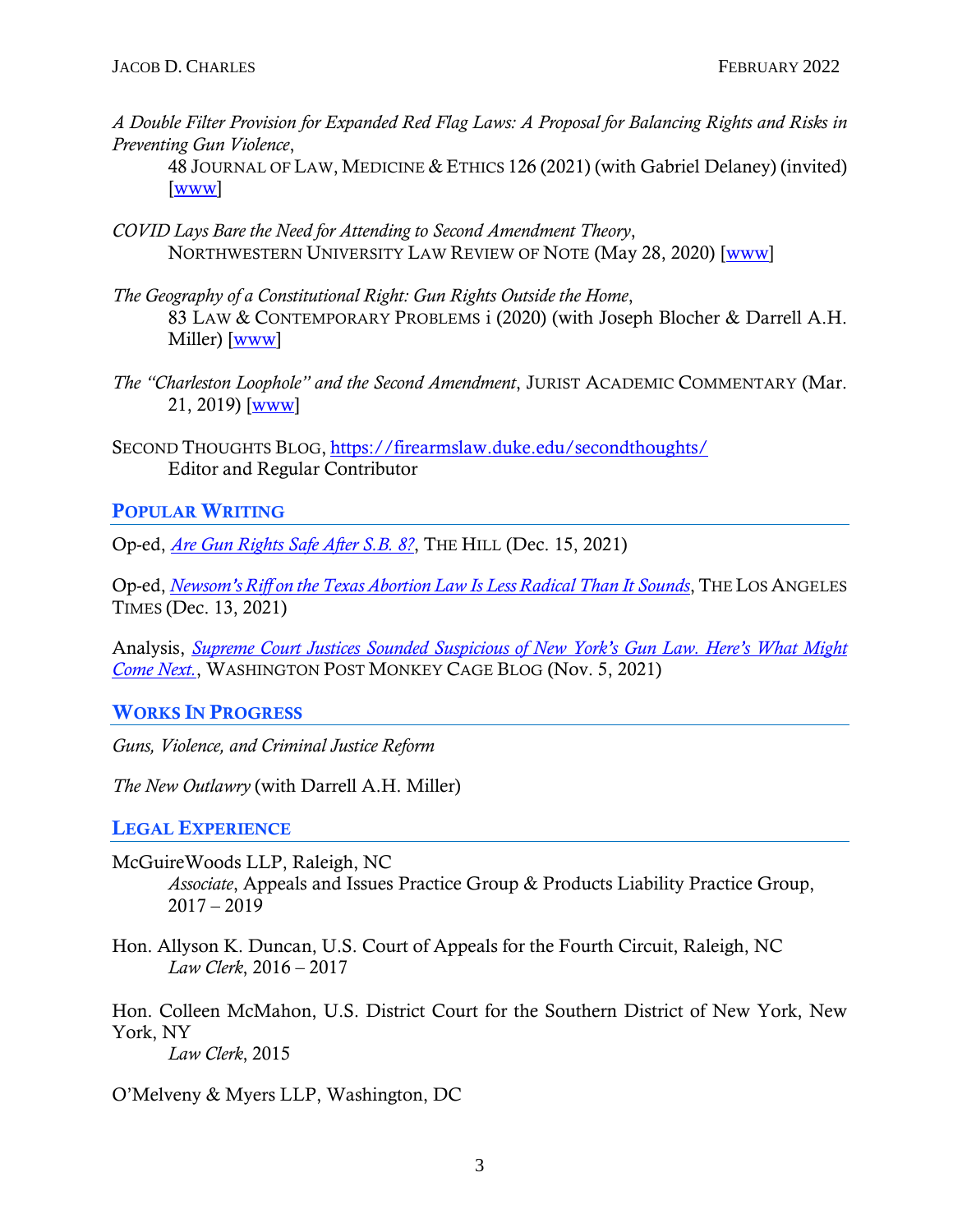*Associate*, White Collar Criminal Defense and Government Investigations Practice Group,  $2013 - 2015$ *Summer Associate*, 2012

American Civil Liberties Union of North Carolina, Raleigh, NC *Legal Intern*, 2011

#### **PRESENTATIONS**

Presenter, *Guns, Violence, and Criminal Justice Reform*, Firearms Law Works-in-Progress Workshop, Cody, Wyoming, July 23, 2021

Presenter, *Securing Gun Rights By Statute: The Right To Keep and Bear Arms Outside the Constitution*, Duke Faculty Workshop, June 30, 2021 (virtual)

Presenter, *Securing Gun Rights By Statute: The Right To Keep and Bear Arms Outside the Constitution*, Junior Scholars Workshop, April 15, 2021 (virtual)

Presenter, *Guns, Violence, and Criminal Justice Reform*, Duke Law Early Stage Workshop, March 8, 2021 (virtual)

Presenter, *A Right to Bear Arms? A Debate on the Importance of the Second Amendment in Contemporary America*, Georgetown University Federalist Society, October 14, 2020 (virtual)

Panelist, Symposium on *The Second Amendment's Next Chapter*, Northwestern University Law Review, October 9, 2020 (virtual)

Presenter, Cliveden Conversation Series, *The History of Gun Rights and Regulation in American History*, Cliveden of the National Trust, September 16, 2020 (virtual)

Presenter, Symposium on *Seeing Red: Risk-Based Gun Regulation*, University of Alabama Law & Psychology Review, Tuscaloosa, Alabama, February 21, 2020

Moderator, *Hot Topic: The Second Amendment at the Supreme Court and the Future of Heller*, Association of American Law Schools, Washington, D.C., January 4, 2020

Moderator, *The Second Amendment at the Supreme Court: A Conversation with Nina Totenberg*, Washington, D.C., December 12, 2019

Presenter, *Citizen Debate on the Second Amendment*, Empower the People, Durham, North Carolina, November 8, 2019

Panelist, *Campus Carry Debate*, UNC Federalist Society, University of North Carolina, Chapel Hill, North Carolina, October 24, 2019

Presenter, *Debate on the Constitutionality of an Assault Weapons Ban*, Cornell Political Union, Cornell University, Ithaca, New York, October 1, 2019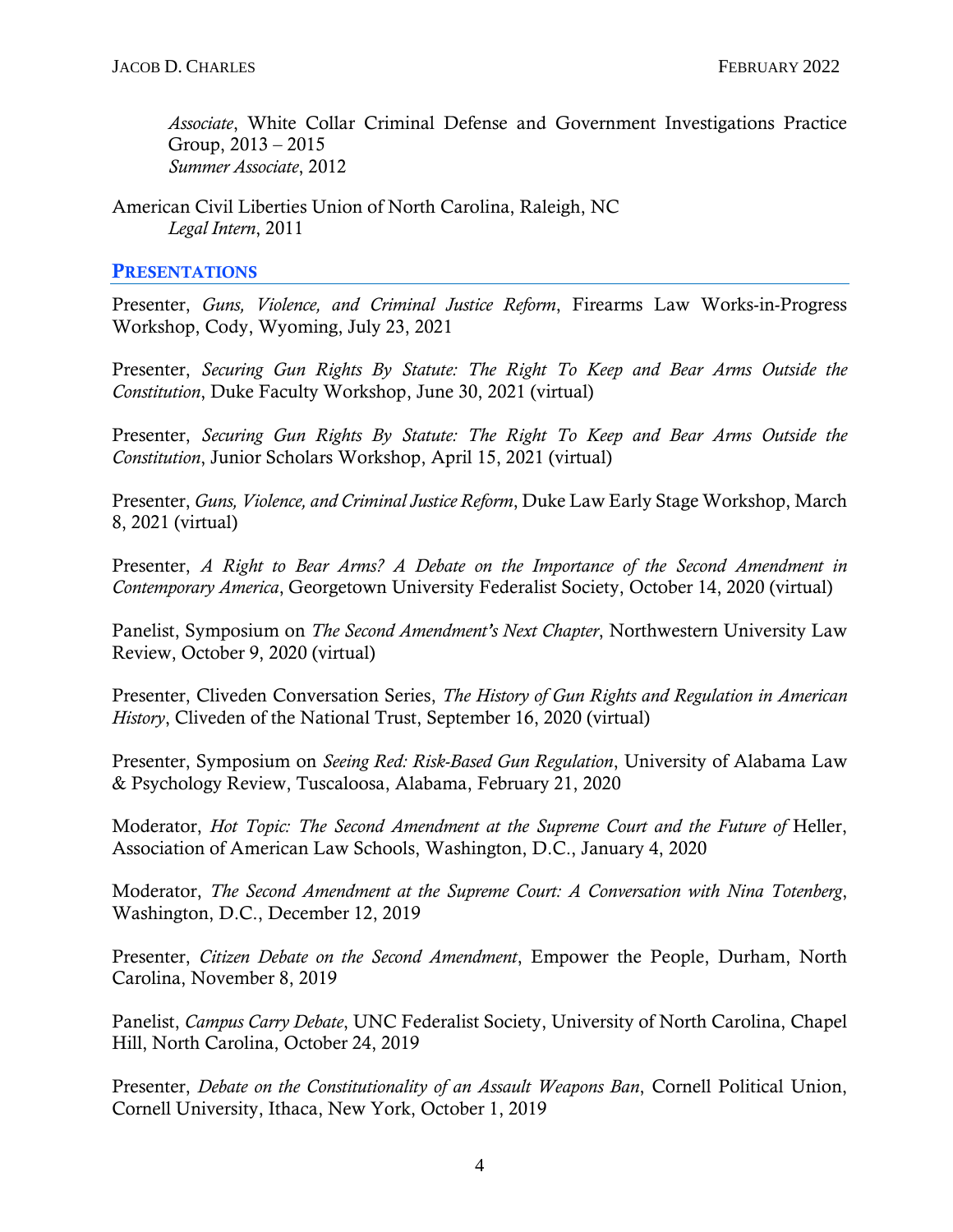Presenter, *Defeasible Second Amendment Rights: Conceptualizing Gun Laws That Dispossess Prohibited Persons*, Symposium on Gun Rights and Regulation Outside the Home, Duke University School of Law, Durham, North Carolina, September 27, 2019

Panelist, *Supreme Court Update*, Gun Violence Prevention Grantee Convening, Joyce Foundation, Chicago, Illinois, May 8, 2019

Presenter, *The Second Amendment: History, Politics, and Religion*, Theology Uncorked with Crosspointe Church, Cary, North Carolina, April 23, 2019

Panelist, *Enough: Speaker Panel on Gun Violence Prevention*, Wake Forest University, Winston-Salem, North Carolina, April 16, 2019

Presenter, *Proceduralism, Majority Rule, and the Legitimacy of Judicial Review*, Duke Law Student Scholarship Workshop, Durham, North Carolina, September 11, 2013

Presenter, *The Proceduralist Case for Judicial Review*, Duke Law Student Scholarship Workshop, Durham, North Carolina, March 4, 2013

# MEDIA

Quoted in Reese Oxner, ["The Suspect In Saturday's Synagogue Standoff Obtained A Gun](https://www.texastribune.org/2022/01/19/synagogue-hostages-texas-guns/)  [Despite His Troubled History. It's Not Difficult In Texas,](https://www.texastribune.org/2022/01/19/synagogue-hostages-texas-guns/)" THE TEXAS TRIBUNE, Jan. 19, 2022

Quoted in Jennifer Mascia, ["Could Gun Restrictions Modeled on Texas's Anti-Abortion Law](https://www.thetrace.org/2022/01/texas-abortion-law-applied-to-guns-california-new-york/)  [Work?"](https://www.thetrace.org/2022/01/texas-abortion-law-applied-to-guns-california-new-york/) THE TRACE, Jan. 19, 2022

Interviewed for Podcast with Susan Liebell, "Postscript [Rd. 2]: The Supreme Court, [Concealed Carry, and How Your Laws Might Change,](https://newbooksnetwork.com/postscript-the-supreme-court-concealed-carry-and-how-your-laws-might-change-1)" NEW BOOKS NETWORK, Nov. 21, 2021

Quoted in Libby Cathey, ["Why the Second Amendment May Be Overstated in the Gun](https://abcnews.go.com/US/amendment-overstated-gun-debate/story?id=79474562)  [Debate,](https://abcnews.go.com/US/amendment-overstated-gun-debate/story?id=79474562)" ABC NEWS, Oct. 28, 2021

Interviewed for Podcast with Susan Liebell, ["Postscript: The Supreme Court, Concealed](https://newbooksnetwork.com/postscript-the-supreme-court-concealed-carry-and-how-your-laws-might-change)  [Carry, and How Your Laws Might Change,](https://newbooksnetwork.com/postscript-the-supreme-court-concealed-carry-and-how-your-laws-might-change)" NEW BOOKS NETWORK, Oct. 26, 2021

Quoted in Karol Suarez and Danielle Renwick, ["Mexico is Suing US Gunmakers for](https://www.cnn.com/2021/08/28/americas/mexico-us-gun-manufacturers-lawsuit-intl-latam/index.html)  [Thousands of Guns Trafficked Across the Border Each Year. Can They Win?"](https://www.cnn.com/2021/08/28/americas/mexico-us-gun-manufacturers-lawsuit-intl-latam/index.html) CNN, Aug. 28, 2021

Interviewed for Stephen Gutowski, ["Podcast: Duke's Jake Charles on the California Assault](https://thereload.com/podcast-dukes-jake-charles-on-the-california-assault-weapons-ban-ruling-and-exclusives-on-republican-efforts-to-block-bidens-gun-actions-member-early-access/)  [Weapons Ban Ruling and Exclusives on Republican Efforts to Block Biden's Gun Actions,](https://thereload.com/podcast-dukes-jake-charles-on-the-california-assault-weapons-ban-ruling-and-exclusives-on-republican-efforts-to-block-bidens-gun-actions-member-early-access/)" THE RELOAD, July 19, 2021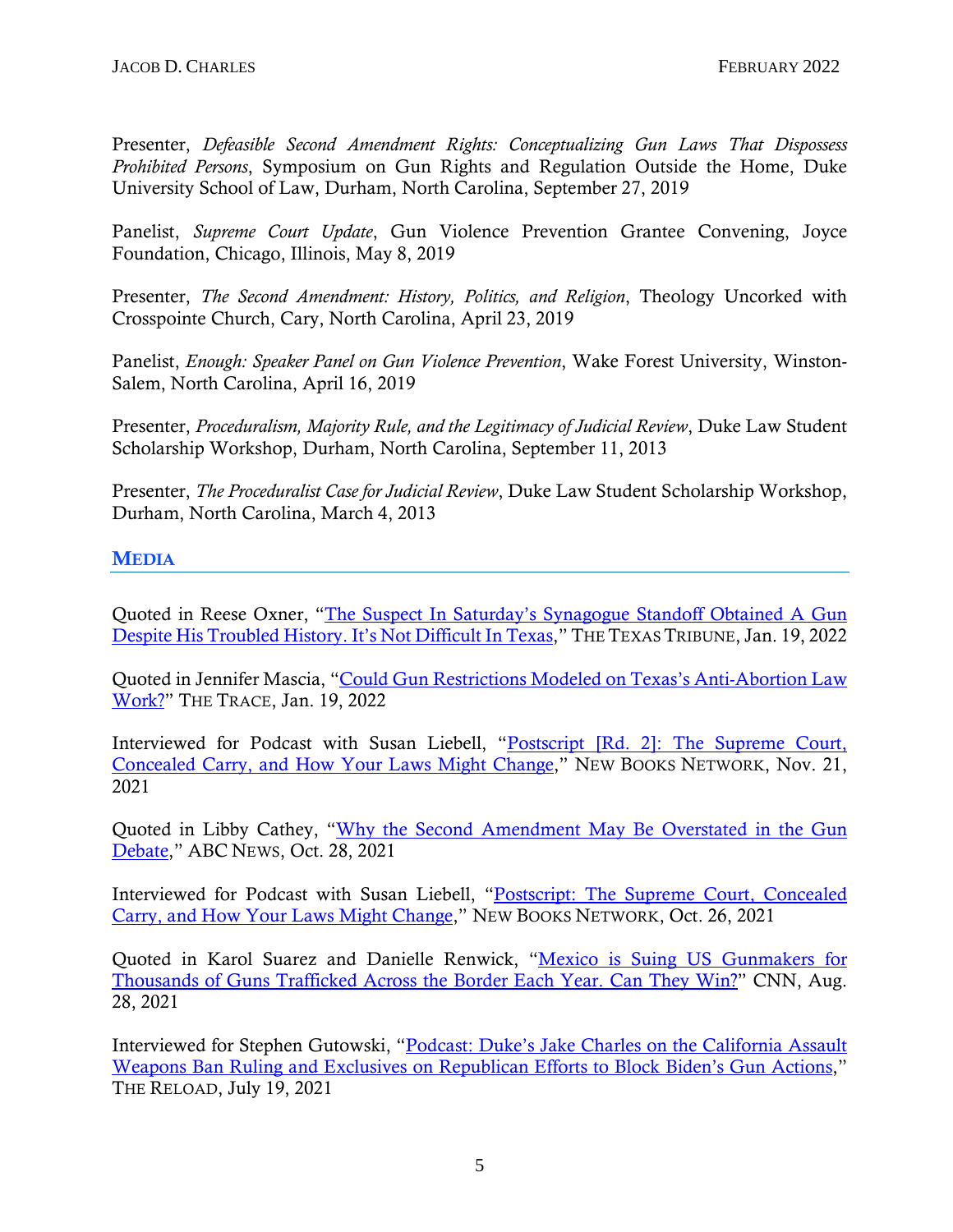Quoted in Stephen Gutowski, ["Federal Judge: Government Liable for Background Check](https://thereload.com/federal-judge-government-liable-for-background-check-failure-that-led-to-sutherland-springs-shooting/)  [Failure That Led to Sutherland Springs Shooting,](https://thereload.com/federal-judge-government-liable-for-background-check-failure-that-led-to-sutherland-springs-shooting/)" THE RELOAD, July 7, 2021

Quoted in Jennifer Mascia, ["The Supreme Court's Next Big Gun Case, Explained,](https://www.thetrace.org/2021/05/supreme-court-gun-rights-concealed-carry-new-york-corlett/)" THE TRACE, May 18, 2021

Interviewed for David Westin, ["Balance of Power: SCOTUS Takes Second Amendment](https://www.bloomberg.com/news/audio/2021-04-27/balance-of-power-scotus-takes-second-amendment-case)  [Case,](https://www.bloomberg.com/news/audio/2021-04-27/balance-of-power-scotus-takes-second-amendment-case)" BLOOMBERG, April 27, 2021

Interviewed for Nina Totenberg, ["The U.S. Supreme Court Seems Headed For A Major](https://www.npr.org/transcripts/990980196)  [Decision On Gun Rights,](https://www.npr.org/transcripts/990980196)" NATIONAL PUBLIC RADIO, April 26, 2021

Quoted in Ariane de Vogue & Devan Cole, ["Supreme Court Agrees To Take Up Major](https://www.cnn.com/2021/04/26/politics/supreme-court-second-amendment-case/index.html)  [Second Amendment Case,](https://www.cnn.com/2021/04/26/politics/supreme-court-second-amendment-case/index.html)" CNN, April 26, 2021

Quoted in Jennifer Mascia, ["Spotlight On Solutions,](https://us11.campaign-archive.com/?e=88cb3e6c8e&u=ede67bec056d768ad181c8db1&id=ab39d8f99b)" THE TRACE, April 13, 2021

Quoted in Noah Y. Kim, ["Ask Politifact: Is The Biden Administration Pushing For No-Knock](https://www.politifact.com/article/2021/apr/09/ask-politifact-biden-administration-pushing-no-kno/)  [Raids To Seize Guns?](https://www.politifact.com/article/2021/apr/09/ask-politifact-biden-administration-pushing-no-kno/)" POLITIFACT, April 9, 2021

Interviewed for Patsy Widakuswara, ["Biden Wields Executive Power To Curb Gun](https://www.voanews.com/episode/biden-wields-executive-power-curb-gun-violence-4651956)  [Violence,](https://www.voanews.com/episode/biden-wields-executive-power-curb-gun-violence-4651956)" VOICE OF AMERICA NEWS, April 8, 2021

Quoted in Stephen Gutowski, ["Army Vet Plans To Appeal Ninth Circuit Ruling Against Gun](https://freebeacon.com/guns/army-vet-plans-to-appeal-ninth-circuit-ruling-against-gun-carry/)  [Carry,](https://freebeacon.com/guns/army-vet-plans-to-appeal-ninth-circuit-ruling-against-gun-carry/)" WASHINGTON FREE BEACON, March 26, 2021

Quoted in Ariane De Vogue, ["Supreme Court To Discuss Case That Could Expand Second](https://www.cnn.com/2021/03/23/politics/scotus-second-amendment-new-york-boulder-colorado/index.html)  [Amendment Rights,](https://www.cnn.com/2021/03/23/politics/scotus-second-amendment-new-york-boulder-colorado/index.html)" CNN, March 24, 2021

Quoted in Lindsay Whitehurst, ["EXPLAINER: A Look At Key Questions After Colorado](https://www.eastoregonian.com/coronavirus/national/explainer-a-look-at-key-questions-after-colorado-shooting/article_58404266-1521-5035-a4b8-efc5eb5455a7.html)  [Shooting,](https://www.eastoregonian.com/coronavirus/national/explainer-a-look-at-key-questions-after-colorado-shooting/article_58404266-1521-5035-a4b8-efc5eb5455a7.html)" ASSOCIATED PRESS, March 24, 2021

Quoted in Arijeta Lajka, ["Social Media Posts Misrepresent Bill Expanding Background](https://apnews.com/article/fact-checking-afs:Content:9977461218)  [Checks For Firearms,](https://apnews.com/article/fact-checking-afs:Content:9977461218)" ASSOCIATED PRESS, March 9, 2021

Quoted in Lindsay Whitehurst, ["GOP State Lawmakers Seek To Nullify Federal Gun](https://www.seattletimes.com/nation-world/nation/gop-state-lawmakers-seek-to-nullifying-federal-gun-limits/)  [Limits,](https://www.seattletimes.com/nation-world/nation/gop-state-lawmakers-seek-to-nullifying-federal-gun-limits/)" ASSOCIATED PRESS, March 4, 2021 Quoted in Sharon Johnson, ["Taking Aim At Gun Violence,](https://progressive.org/magazine/taking-aim-at-gun-violence-johnson/)" THE PROGRESSIVE, February 24, 2021

Quoted in Stephen Gutowski, ["Support for Gun Control Drops As Sales Skyrocket,](https://freebeacon.com/2020-election/support-for-gun-control-drops-as-sales-skyrocket/)" WASHINGTON FREE BEACON, November 17, 2020

Interviewed on *All Things Work* Podcast, ["Guns In The Workplace With Jake Charles,](https://www.buzzsprout.com/246818/6031978)" SOCIETY FOR HUMAN RESOURCE MANAGEMENT, October 30, 2020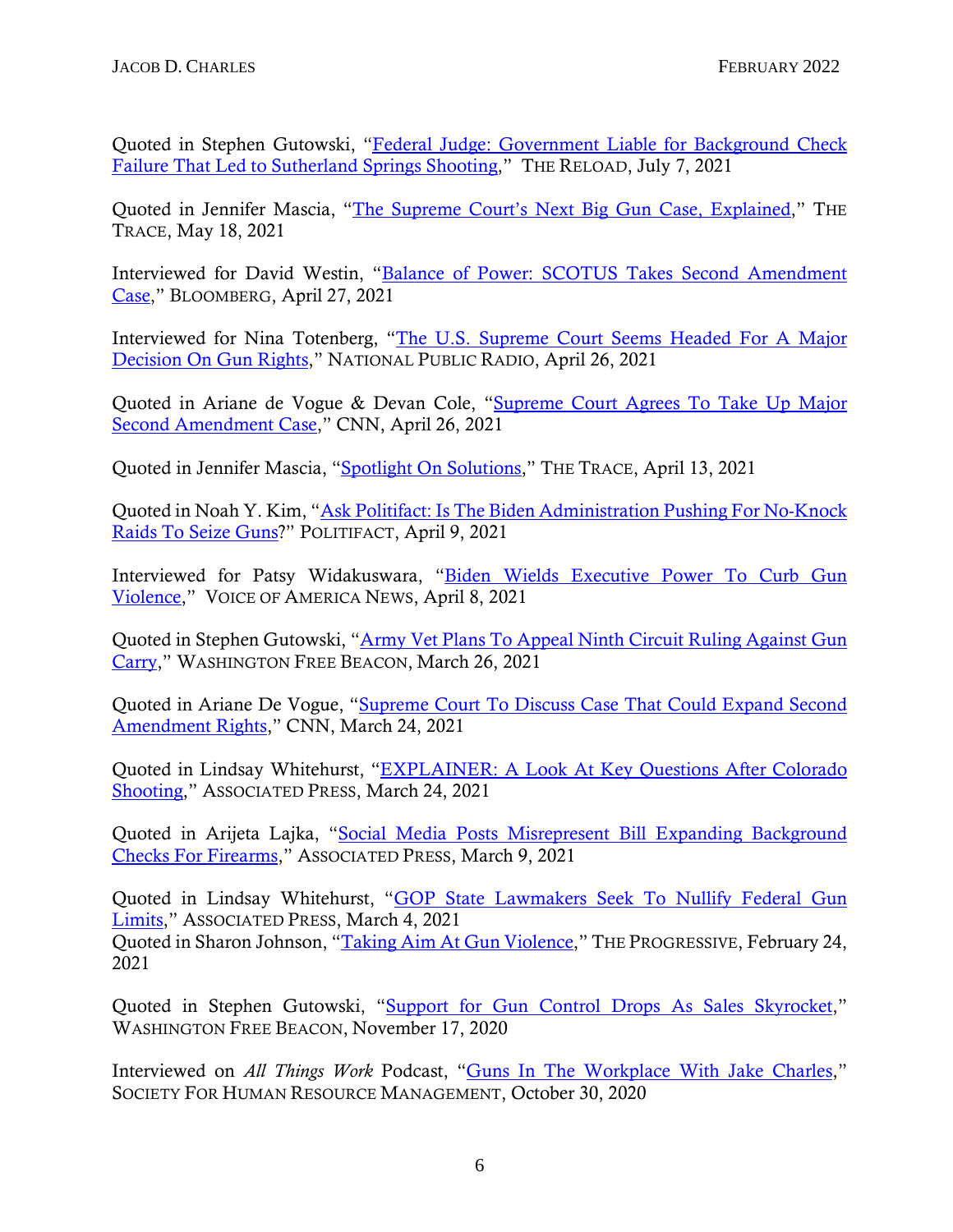Quoted in Champe Barton, "The Case That Could Topple the Gun Industry's Special Legal [Protections,](https://www.thetrace.org/2020/10/gunmakers-wrongful-death-lawsuits-sue-springfield-armory/)" THE TRACE, October 2, 2020

Quoted in Stephen Gutowski, ["Barrett Nomination Could Signal End of Supreme Court](https://freebeacon.com/courts/barrett-nomination-could-signal-end-of-supreme-court-inaction-on-guns/)  [Inaction on Guns,](https://freebeacon.com/courts/barrett-nomination-could-signal-end-of-supreme-court-inaction-on-guns/)" WASHINGTON FREE BEACON, September 29, 2020

Quoted in Ian Timberlake, ["Fact Check: Kamala Harris Does Not Oppose Gun Ownership](https://factcheck.afp.com/kamala-harris-does-not-oppose-gun-ownership-or-second-amendment)  [Or the Second Amendment,](https://factcheck.afp.com/kamala-harris-does-not-oppose-gun-ownership-or-second-amendment)" AGENCE FRANCE-PRESSE, August 18, 2020

Quoted in Heath Druzin & Leigh Paterson, ["Guns Are An Increasing Danger At Already](https://gunsandamerica.org/story/20/07/30/guns-anti-police-violence-protests-aurora-colorado/)  [Tense Protests,](https://gunsandamerica.org/story/20/07/30/guns-anti-police-violence-protests-aurora-colorado/)" GUNS & AMERICA, July 30, 2020

Quoted in Jamie Ehrlich, ["Supreme Court Again Declines To Take Up Second Amendment](https://www.cnn.com/2020/06/15/politics/second-amendment-supreme-court/index.html)  [Cases,](https://www.cnn.com/2020/06/15/politics/second-amendment-supreme-court/index.html)" CNN, June 15, 2020

Quoted in Jeremy Bernfeld, ["Supreme Court Shelves Second Amendment Cases—For Now,](https://gunsandamerica.org/story/20/06/15/scotus-2a-denied-gun-rights-cases/)" GUNS & AMERICA, June 15, 2020

Quoted in Taryn Hoffman, ["Background Checks On Buyers Can't Keep Up With Surge In](https://whowhatwhy.org/2020/06/11/background-checks-on-buyers-cant-keep-up-with-surge-in-gun-sales/)  [Gun Sales,](https://whowhatwhy.org/2020/06/11/background-checks-on-buyers-cant-keep-up-with-surge-in-gun-sales/)" WHOWHATWHY, June 11, 2020

Quoted in Jamie Ehrlich, ["10 Cases That Could Change How The Supreme Court Looks At](https://us.cnn.com/2020/05/26/politics/supreme-court-second-amendment/index.html)  [The Second Amendment,](https://us.cnn.com/2020/05/26/politics/supreme-court-second-amendment/index.html)" CNN, May 26, 2020

Quoted in ["How Will COVID-19 Affect The Supreme Court's Next Gun Case?"](https://www.thetrace.org/rounds/daily-bulletin-covid-19-coronavirus-scotus-suicide-virginia-tech/) THE TRACE, April 16, 2020

Quoted in Jerry Lambe, "['Like Justice Scalia, But Without the Wit': Trump-Appointed Judge,](https://lawandcrime.com/awkward/like-justice-scalia-but-without-the-wit-trump-appointed-judge-41-criticized-for-trollish-bump-stock-opinion/)  [41, Criticized for Trollish Bump Stock Opinion,](https://lawandcrime.com/awkward/like-justice-scalia-but-without-the-wit-trump-appointed-judge-41-criticized-for-trollish-bump-stock-opinion/)" LAW & CRIME, April 1, 2020

Quoted in Champe Barton, ["New Jersey Suspends Gun Background Checks, Halting Sales](https://www.thetrace.org/2020/03/new-jersey-suspends-gun-background-checks-halting-sales-during-coronavirus-crisis/)  [During Coronavirus Crisis,](https://www.thetrace.org/2020/03/new-jersey-suspends-gun-background-checks-halting-sales-during-coronavirus-crisis/)" THE TRACE, March 30, 2020

Quoted in Asher Stockler, ["California Is Latest State To Be Hit With Lawsuit Over COVID-](https://www.newsweek.com/california-lawsuit-covid-19-firearms-gavin-newsom-1494843)[19 Gun Restrictions,](https://www.newsweek.com/california-lawsuit-covid-19-firearms-gavin-newsom-1494843)" NEWSWEEK, March 28, 2020

Quoted in Asher Stockler, ["States' Actions On Guns During Coronavirus Pandemic Raises](https://www.newsweek.com/states-actions-guns-during-coronavirus-pandemic-raises-second-amendment-questions-attorneys-say-1494602)  [Second Amendment Questions, Attorneys Say,](https://www.newsweek.com/states-actions-guns-during-coronavirus-pandemic-raises-second-amendment-questions-attorneys-say-1494602)" NEWSWEEK, March 27, 2020

Quoted in Lisa Dunn, ["Are Gun Shops An Essential Business? Depends Where You Live,](https://wamu.org/story/20/03/26/are-gun-shops-an-essential-business-depends-where-you-live/)" WAMU, March 26, 2020

Quoted in Graham Moomaw, ["Would Virginia's Red Flag Law Withstand Constitutional](https://www.virginiamercury.com/2020/02/05/would-virginias-red-flag-law-withstand-constitutional-scrutiny-in-other-states-it-already-has/)  [Scrutiny? In Other States, Similar Laws Already Have,](https://www.virginiamercury.com/2020/02/05/would-virginias-red-flag-law-withstand-constitutional-scrutiny-in-other-states-it-already-has/)" VIRGINIA MERCURY, February 5, 2020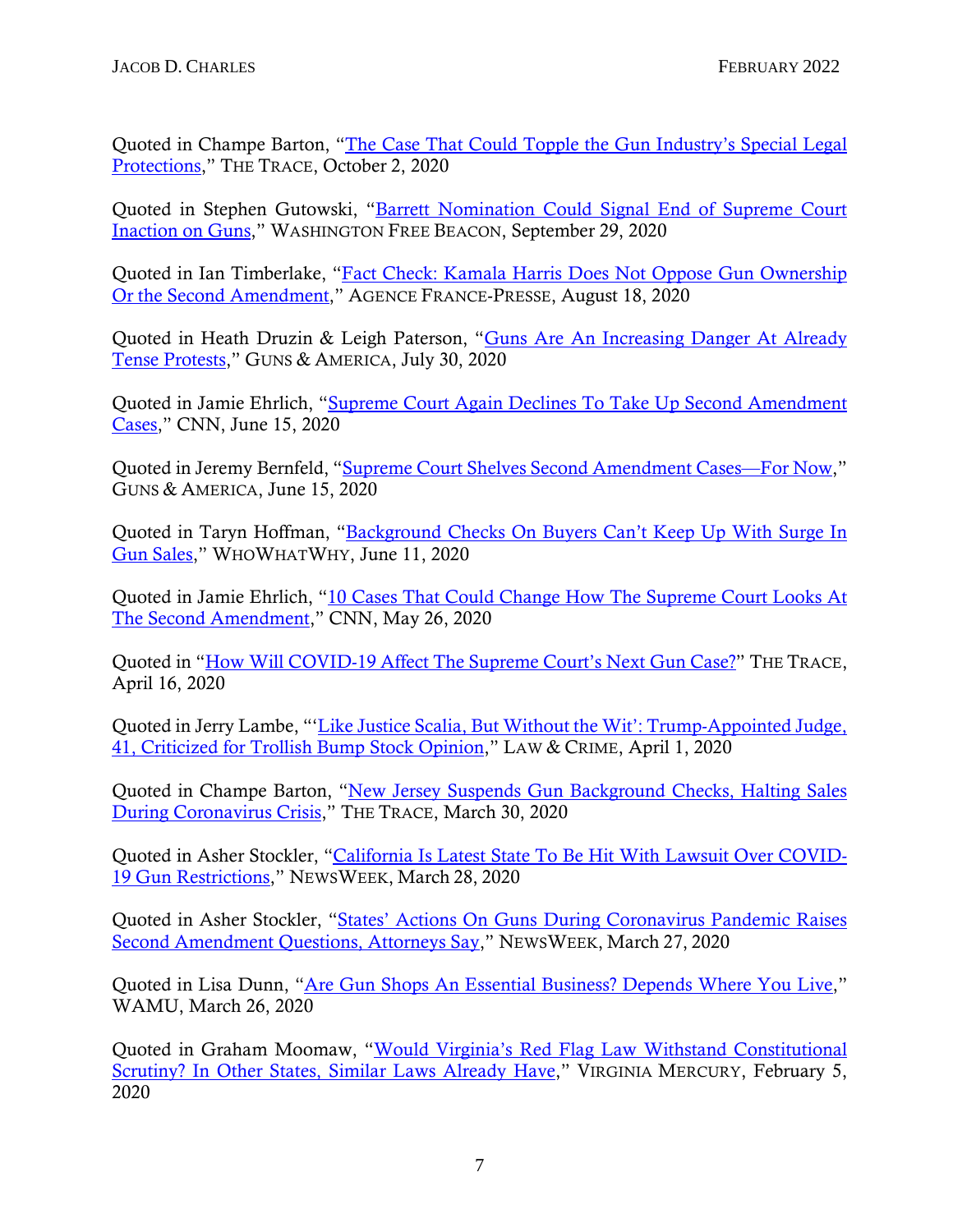Quoted in Champe Barton, "A Guide To The Gun Industry's Unique Legal Protections." THE TRACE, January 27, 2020

Interviewed for "Red Flag Laws – [Do They Help Stop Gun Violence, And Can They Be](https://www.stripes.com/podcasts/military-matters/episode-2-red-flag-laws-do-they-help-stop-gun-violence-and-can-they-be-abused-1.615745)  [Abused?"](https://www.stripes.com/podcasts/military-matters/episode-2-red-flag-laws-do-they-help-stop-gun-violence-and-can-they-be-abused-1.615745) STARS & STRIPES PODCAST, January 23, 2020

Interviewed for ["Kansas City To Sue Gun Maker Over Rising Violent Crime Cases,](https://www.npr.org/2020/01/09/794816728/kansas-city-to-sue-gun-maker-over-rising-violent-crime-cases)" NPR MORNING EDITION, January 9, 2020

Quoted in Brian Johnson, ["Supreme Court Hears First Guns Rights Case In Nearly A](https://dc.medill.northwestern.edu/blog/2019/12/03/supreme-court-hears-only-guns-rights-case-in-a-decade/#sthash.2pSuGr5R.ac1xm6Ej.dpbs)  [Decade,](https://dc.medill.northwestern.edu/blog/2019/12/03/supreme-court-hears-only-guns-rights-case-in-a-decade/#sthash.2pSuGr5R.ac1xm6Ej.dpbs)" MEDILL NEWS SERVICE (NORTHWESTERN UNIVERSITY), December 3, 2019

Interviewed for [Colorado Edition: To Ban Or Not To Ban?](https://www.kunc.org/post/colorado-edition-ban-or-not-ban#stream/0) KUNC, November 13, 2019

Interviewed for [First News With Jimmy Cefalo: SCOTUS Rules Sandy Hook Families Can](https://www.iheart.com/podcast/53-first-news-with-jimm-28270573/episode/11-13-scotus-rules-sandy-hook-52555501/)  [Sue Gunmaker,](https://www.iheart.com/podcast/53-first-news-with-jimm-28270573/episode/11-13-scotus-rules-sandy-hook-52555501/) WIOD MIAMI NEWS RADIO, November 13, 2019

Quoted in Nico Court, ["Panel Discusses How To Curb Gun Violence In Durham,](https://www.dukechronicle.com/article/2019/11/gun-violence-durham-duke-panel-second-amendment)" DUKE CHRONICLE, November 11, 2019

Quoted in Ariane de Vogue, ["Supreme Court May Be Focus Of Gun Control Arguments With](https://www.cnn.com/2019/09/30/politics/supreme-court-second-amendment/index.html)  [Congress Deadlocked,](https://www.cnn.com/2019/09/30/politics/supreme-court-second-amendment/index.html)" CNN, September 30, 2019

Quoted in Jesse Hirsch, ["In The Last Week, 38 \(And Counting\) Retail Chains Have Adopted](https://newfoodeconomy.org/supermarket-gun-control-walmart-kroger-open-carry/)  [New Policies To Keep Guns Out Of Their Stores,](https://newfoodeconomy.org/supermarket-gun-control-walmart-kroger-open-carry/)" THE NEW FOOD ECONOMY, September 12, 2019

Interviewed for [Colorado Edition: Second Chances,](https://www.kunc.org/post/colorado-edition-second-chances#stream/0) KUNC, September 4, 2019

Quoted in Matt Cohen, ["Gun Violence Costs Americans Billions Every Year. A California](https://www.motherjones.com/politics/2019/08/gun-violence-costs-americans-billions-every-year-a-california-mayor-has-a-plan-to-make-gun-owners-pay-for-it/)  [Mayor Has A Plan To Make Gun Owners Pay For It,](https://www.motherjones.com/politics/2019/08/gun-violence-costs-americans-billions-every-year-a-california-mayor-has-a-plan-to-make-gun-owners-pay-for-it/)" MOTHER JONES, August 26, 2019

Quoted in Tom Kertscher, ["Federal Law's 'Boyfriend Loophole' Is Not So Simple,](https://www.politifact.com/truth-o-meter/statements/2019/aug/22/amy-klobuchar/boyfriend-loophole-some-convicted-domestic-violenc/)" POLITIFACT, August 22, 2019

Quoted in Steve Pokin and Gregory J. Holman, ["Public, Experts React To Walmart Incident](https://www.news-leader.com/story/news/local/ozarks/2019/08/08/springfield-walmart-man-arrested-rifle-bulletproof-vest/1962421001/)  — [And Wonder If It Was A Crime,](https://www.news-leader.com/story/news/local/ozarks/2019/08/08/springfield-walmart-man-arrested-rifle-bulletproof-vest/1962421001/)" SPRINGFIELD NEWS-LEADER, August 8, 2019

Quoted in Jim Beckerman, ["What Is The Second Amendment? It's All About The Comma,](https://www.northjersey.com/story/news/2019/08/06/what-second-amendment-its-all-comma/1922436001/)" NORTH JERSEY RECORD, August 6, 2019

Consulted for Jon Greenberg, ["Barack Obama Wrong On Limits Of US Gun Laws, Machine](https://www.politifact.com/truth-o-meter/statements/2019/jun/04/barack-obama/barack-obama-wrong-limits-us-gun-laws/)  [Gun Sales,](https://www.politifact.com/truth-o-meter/statements/2019/jun/04/barack-obama/barack-obama-wrong-limits-us-gun-laws/)" POLITIFACT, June 4, 2019